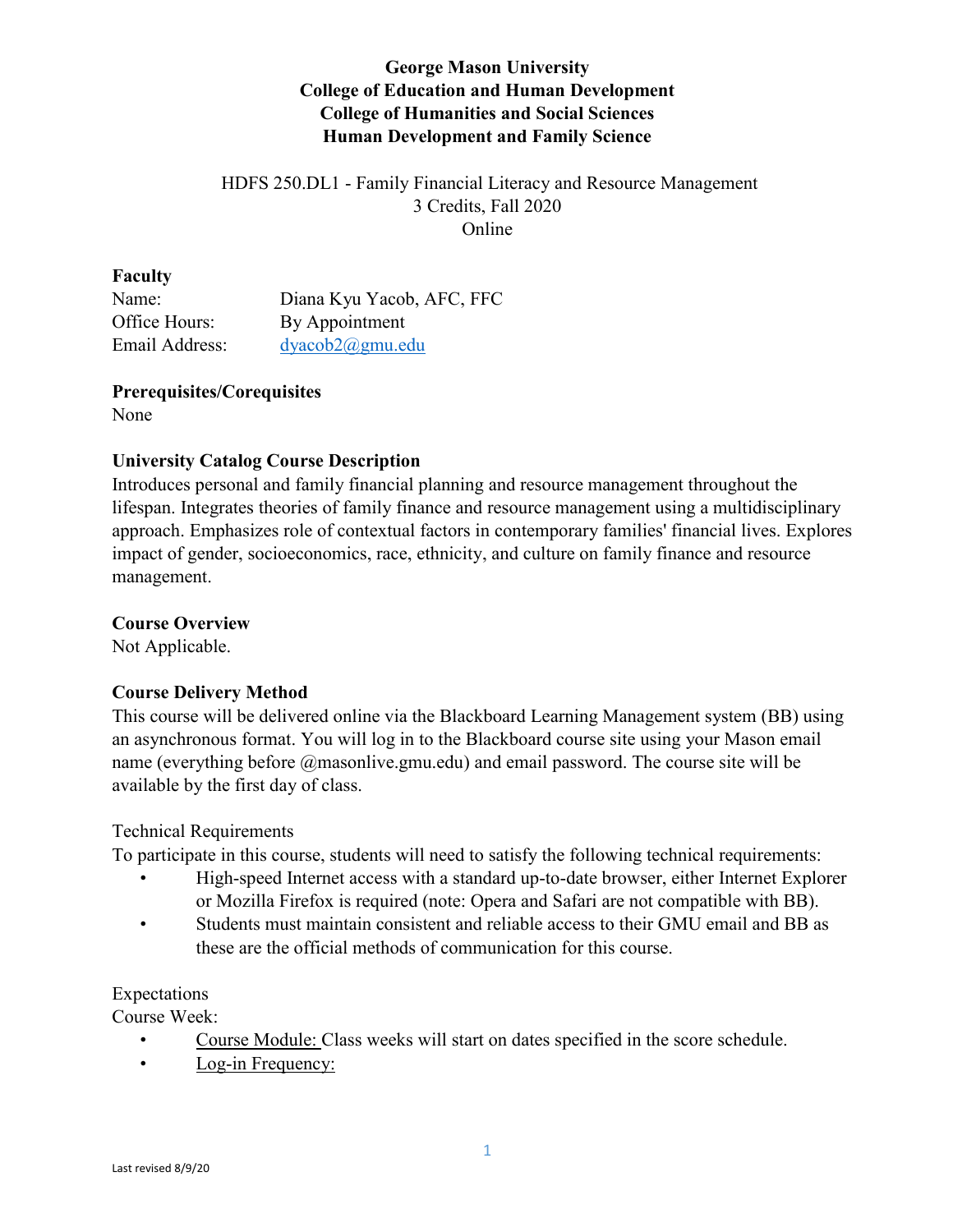Students must actively check the course on Blackboard site and their GMU email for communications from the instructor, class discussions, and/or access to course materials at least 5 times per week.

- A weekly announcement will be made available every Monday by 12pm. **You are expected to check this announcement every Monday.** This announcement will update you on what is due for the week and any changes or updates.
- Participation: Students are expected to actively engage in all course activities throughout the semester, which includes viewing all course materials, completing course activities and assignments, and participating in course discussions and group interactions.
- Technical Competence: Students are expected to demonstrate competence in the use of all course technology. Students who are struggling with technical components of the course are expected to seek assistance from the instructor and/or College or University technical services.
- Technical Issues: Students should anticipate some technical difficulties during the semester and should, therefore, budget their time accordingly. **Late work will not be accepted based on individual technical issues**. Please contact IT support for technical issues.
- Workload: Please be aware that this course is not self-paced. Students are expected to meet specific deadlines and due dates listed in the Class Schedule section of this syllabus. It is the student's responsibility to keep track of the weekly course schedule of topics, readings, activities and assignments due.
- Instructor Support: Students may schedule a one-on-one meeting to discuss course requirements, content or other course-related issues. You can meet with the instructor via telephone or web conference. Students should email the instructor to schedule a oneon-one session, including their preferred meeting method and suggested dates/times.
- Netiquette: The course environment is a collaborative space. Experience shows that even an innocent remark typed in the online environment can be misconstrued. Students must always re-read their responses carefully before posting them, so as others do not consider them as personal offenses. Be positive in your approach with others and diplomatic in selecting your words. Remember that you are not competing with classmates but sharing information and learning from others. All faculty are similarly expected to be respectful in all communications.
- Accommodations: Online learners who require effective accommodations to ensure accessibility must be registered with George Mason University Disability Services. Please email me your letter for accommodations by the end of the first week of classes.

# **Learner Outcomes or Objectives**

This course is designed to enable students to do the following:

Develop knowledge and skills about family financial decisions and resource management

- 1. Understand at an introductory level theory, research, practices and policies relevant to family finance and resource management
- 2. Understand current information in planning financial security for an individual or family throughout the life cycle
- 3. Engage in personal growth and development that will enhance students' personal and family literacy and resource management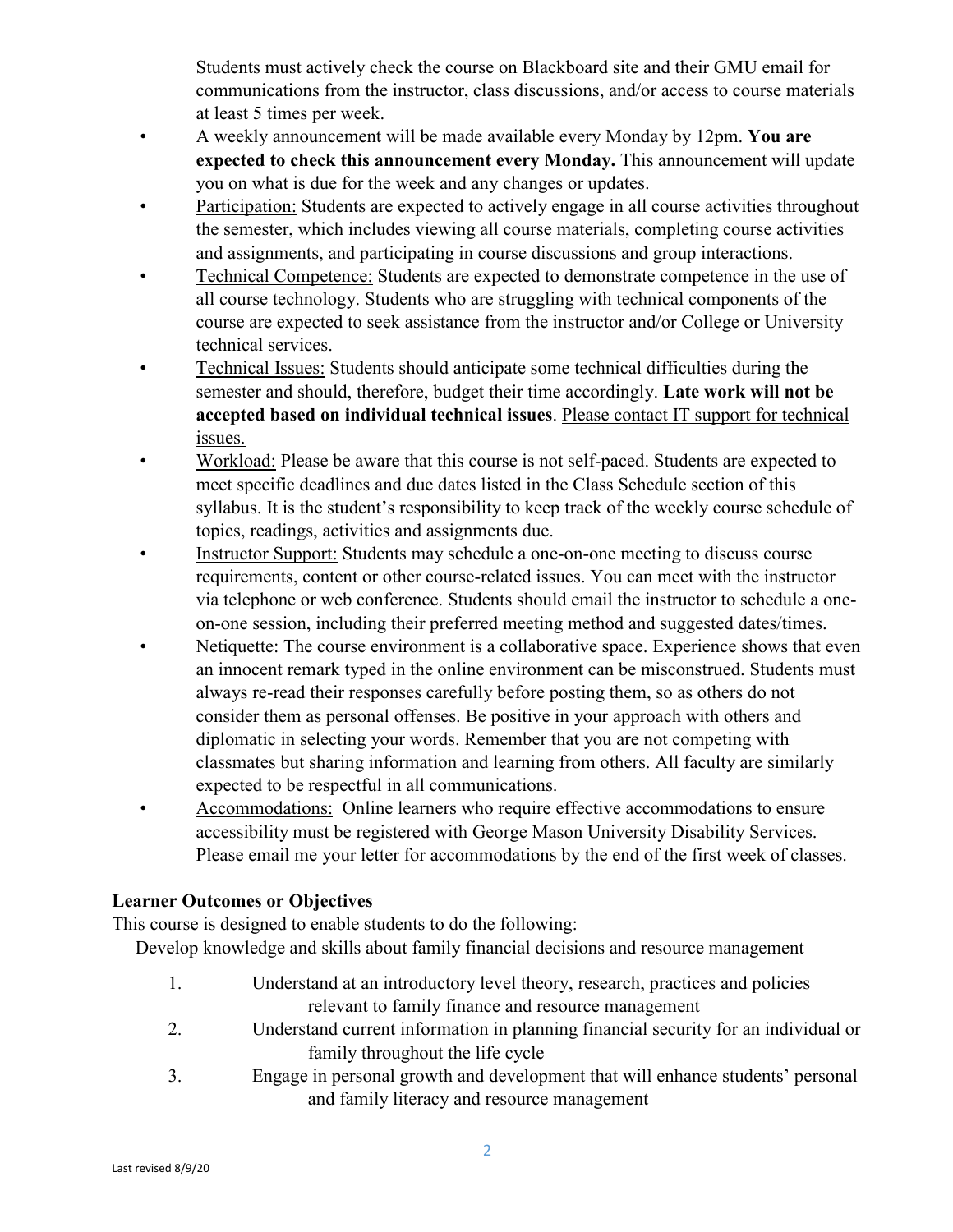## **Professional Standards (**National Council on Family Relations)

Upon completion of this course, students will have met the following professional standards: This course is aligned with the standards established by the National Council on Family Relations, focusing specifically on the "Family Resource Management" content area, to include "An understanding of the decisions individuals and families make about developing and allocating resources including time, money, material assets, energy, friends, neighbors, and space, to meet their goals".

## **Required Texts**

(Available online from Amazon, Barnes & Noble, Chegg, and Apple Books)

*Morduch, J. & Schneider, R. (2017). The Financial Diaries: How American families cope in a world of uncertainty.* 

#### **Course Performance Evaluation**

Students are expected to submit all assignments on time on Blackboard. **Assignments will not be graded if submitted through email.** 

## • **Assignments/Quiz/Discussions**

This course will utilize discussions posts, quizzes, and papers. All items are due **Sunday night by 11:59pm**. **Late work will not be accepted**. All relevant course material will be available the current week's folder. It is critical for students to review all content in a timely manner. It is imperative that you are active on Blackboard, review the material, and prepare for class accordingly.

I. Discussion Posts on BB (5 points each)

Participate in class by addressing the discussion posts on BB. To earn full credit, you must answer each question posted on the discussion and respond to a classmate's post (2 posts total). Posts should include references to readings and other sources. Full and thoughtful responses are the. Scant or thoughtless responses will not receive full credit. Please check comments to understand the expectations for the responses. Full engagement in class discussions is indicated through multiple posts. Original Posts should be at around 250 words and classmate's post should be around 150 words. Responses to classmates should further dialogue (learn more about your classmates and their thoughts/background/etc). Posts including phrases such as, "Great Job" would not be appropriate for class discussions.

II. Quiz (5 points each)

Quizzes are accessed on Blackboard under Assessments. You are required to complete the quiz during the 1-week window. All quizzes will be timed, meaning that once you begin the quiz you will have a set amount of time (typically 30 minutes) in which to complete the quiz. Therefore, it is imperative that once you begin the quiz you have enough time to finish it in one sitting. You will not be able to re-enter the quiz once you have completed it. If you run into difficulties while taking the quiz, contact me immediately with screen shots of your technical issues.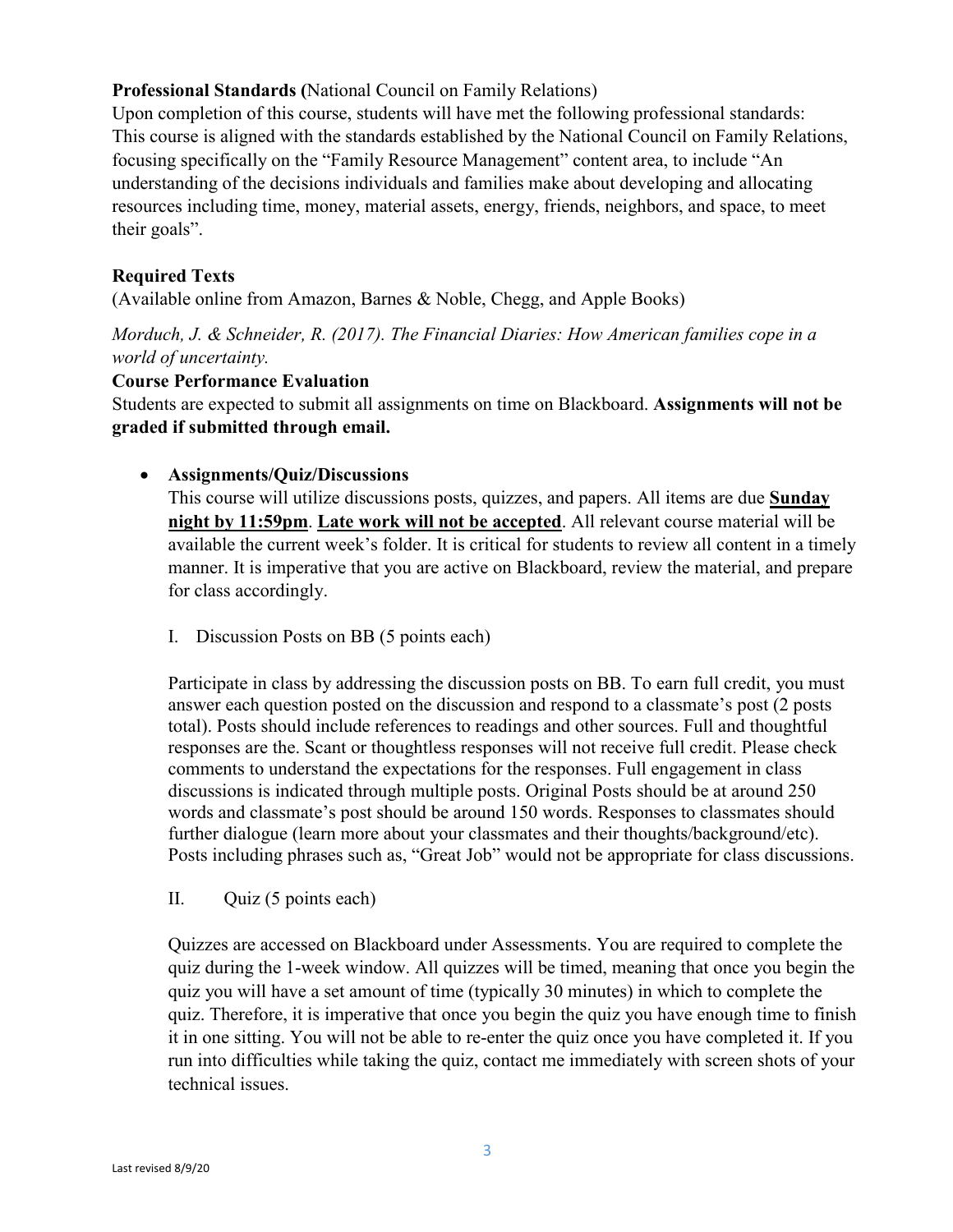#### III. Genogram Project (25 points)

You are required to complete a financial genogram project. There are two parts of the assignment (1) Financial Genogram (2) Reflection Paper (see project description). If you have any questions, please ask in advanced. Questions sent on the weekend may not be answered in time.

## IV. Exam (50)

This is a cumulative exam that will encompass the material covered from the  $2<sup>nd</sup>$  week of class. Questions will include multiple choice, multiple answer, and true/false.

## • **Other Requirements**

## **Participation**

Because active participation and engagement are imperative for optimal learning, preparation for and participation in in-class activities will be evaluated based on the following criteria:

- Students complete readings and prepare for class activities prior to class as is evidenced by their ability to discuss and write about the concepts presented and examined in the texts as well as participate fully in related activities.
- Students are actively involved in online learning experiences as is evidenced by participating in all activities and completing written work related to the activities
- Students show evidence of critical reflective thinking through online discussions, activities, and written reflections.

Note: To determine whether the campus is closed due to inclement weather, call 703-993- 1000 or go to www.gmu.edu.

## **Written Assignments**

All formal written assignments will be evaluated for content and presentation. **The American Psychological Association, Sixth Edition (APA) style will be followed for all written work**. All written work unless otherwise noted must be completed on a word processor and should be proofread carefully. (Use spell check!) If students are not confident of their own ability to catch errors, they should have another person proofread their work. When in doubt, they should check the APA manual. Portions of the APA manual appear at the Style Manuals link on the Mason library web at

http://infoguides.gmu.edu/content.php?pid=39979. Students may consult the Writing Center for additional writing support.

Students will do the following:

- 1. Present ideas in a clear, concise, and organized manner. (Avoid wordiness and redundancy.)
- 2. Develop points coherently, definitively, and thoroughly.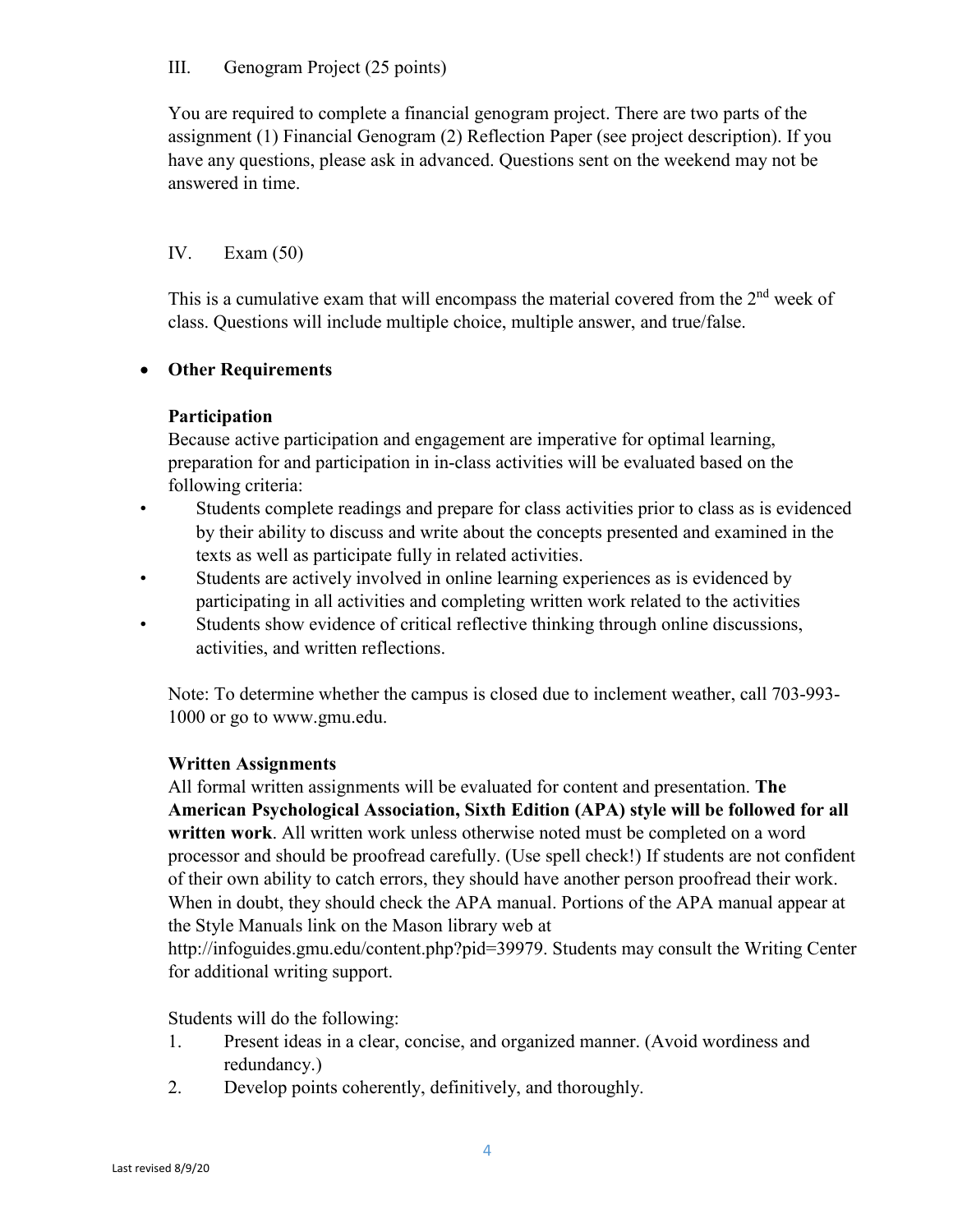- 3. Refer to appropriate authorities, studies, and examples to document where appropriate. (Avoid meaningless generalizations, unwarranted assumptions, and unsupported opinions.)
- 4. Use correct capitalization, punctuation, spelling, and grammar.
- 5. Type the paper with double spacing, indented paragraphs, 1-inch margins all around, and 12-point Times New Roman font.
- 6. Cover page and header/footers are unnecessary

## **Course Performance Evaluation Weighting**

| Item                    | <b>Due Dates</b>     | <b>Points</b> | Weight |
|-------------------------|----------------------|---------------|--------|
| Discussions $(11)$      | ONGOING              | 55            | 50     |
| QUIZZES (4)             | WEEKS: 9, 10, 12, 13 | 20            |        |
| <b>GENOGRAM PROJECT</b> | WEEK: 4              | 25            | 15     |
| <b>FINAL EXAM</b>       | WEEK 16              | 50            | 20     |
| <b>TOTAL</b>            |                      | 150           | 100    |
|                         |                      |               |        |

#### • **Grading**

|                            |  | 97-100 A+ 87-89 B+ 77-79 C+ | 60-69 D | Below 60 F |  |
|----------------------------|--|-----------------------------|---------|------------|--|
| 93-96 A 83-86 B 73-76 C    |  |                             |         |            |  |
| 90-92 A- 80-82 B- 70-72 C- |  |                             |         |            |  |

All CEHD undergraduate and graduate students are held to the university grading policies as described in the Academic Policies section of the current catalog, which can be accessed at http://catalog.gmu.edu. Those students enrolled in a CEHD Licensure Graduate Certificate program, however, must earn a B- or better in all licensure coursework. A degree-seeking graduate student will be dismissed after accumulating grades of F in two courses or 9 credits of unsatisfactory grades (C or F) in graduate courses. A 3.0 grade point average is required for completion of the graduate degree.

#### **Professional Dispositions**

Students are expected to exhibit professional behaviors and dispositions at all times. See [https://cehd.gmu.edu/students/policies-procedures/.](https://cehd.gmu.edu/students/policies-procedures/)

#### **Class Schedule**

The course syllabus is a general plan for the course; deviations announced to the class by the instructor may be necessary. It is the student's responsibility to make himself or herself aware of any changes to this outline.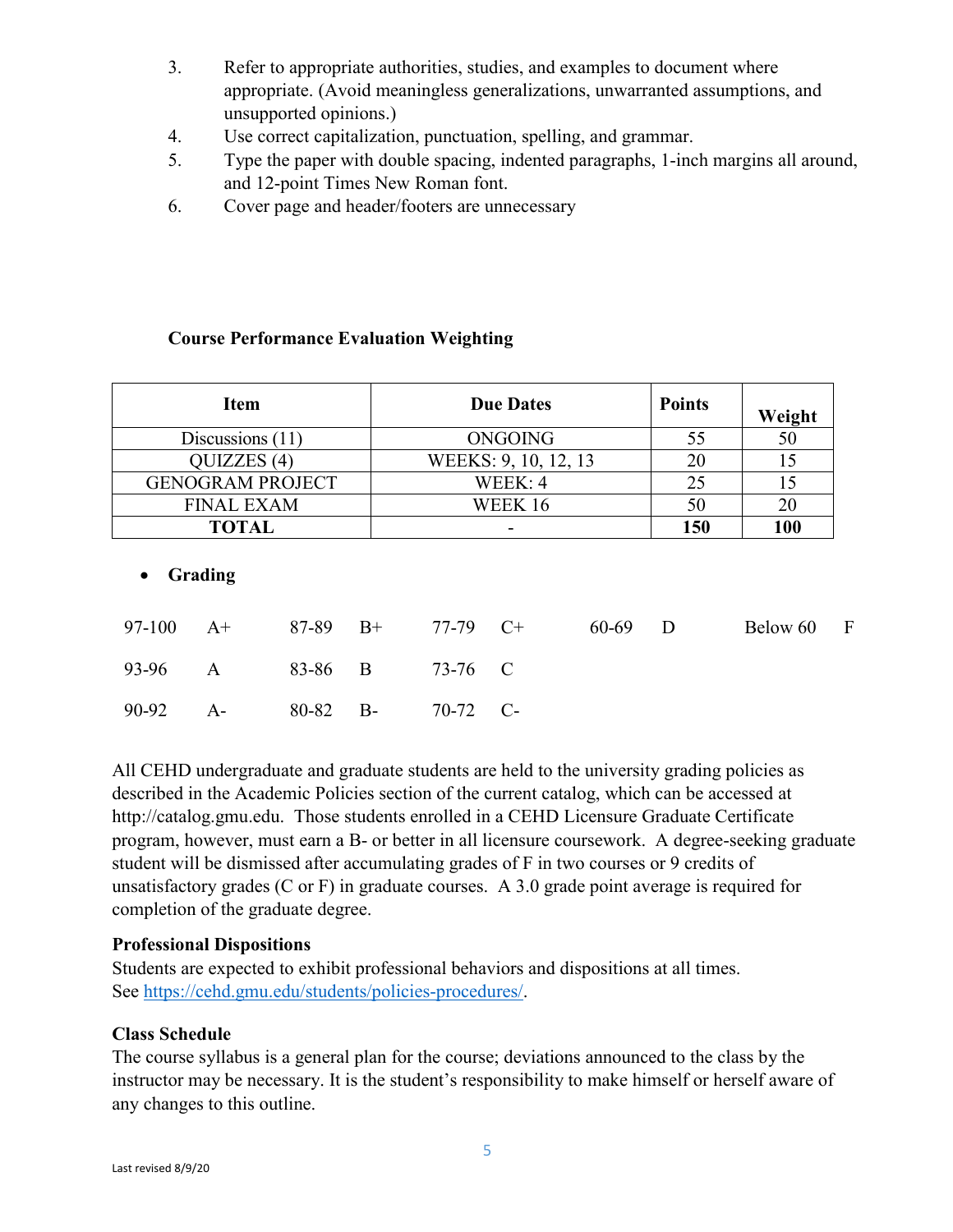| Week                                           | <b>Topic</b>                                              | Reading/Assignment                                                              |  |  |  |
|------------------------------------------------|-----------------------------------------------------------|---------------------------------------------------------------------------------|--|--|--|
| Week 1<br>Aug 24                               | Welcome                                                   | <b>REVIEW SYLLABUS</b><br><b>DISCUSSION INTRO VIDEO</b>                         |  |  |  |
|                                                | <b>MODULE 1: PERSONAL FINANCIAL THEORIES &amp; SCALES</b> |                                                                                 |  |  |  |
| Week 2<br>Sept 31                              | <b>Financial Socialization</b>                            | <b>READING: GUDMUNSON &amp; DANES</b><br><b>POST &amp; RESPONSE</b>             |  |  |  |
| Week 3<br>Sept 7                               | Money Scripts                                             | <b>READING: KLONTZ READINGS</b><br><b>POST &amp; RESPONSE</b>                   |  |  |  |
| Week 4<br>Sept 14                              | Life Cycle Hypothesis                                     | <b>READING: MODIGLIANI &amp; BRUMBERG</b><br>MONEY GENOGRAM ASSIGNMENT          |  |  |  |
|                                                | MODULE 2: RACE, WEALTH &, MONEY                           |                                                                                 |  |  |  |
| Week 5<br>Sept 21                              | Structural Racism & Wealth Divide                         | <b>BB FOLDER CONTENTS</b><br><b>POST &amp; RESPONSE</b>                         |  |  |  |
| Week 6<br>Sept 28                              | <b>Financial Diaries</b>                                  | <b>READINGS: INTRO AND CHAPTER 1</b><br><b>POST &amp; RESPONSE</b>              |  |  |  |
| Week 7<br>Oct 5                                | Worlds of Uncertainty                                     | <b>READINGS: CHAPTER 2 &amp; 3</b><br><b>POST &amp; RESPONSE</b>                |  |  |  |
| Week 8<br><b>Oct 12</b>                        | How Families Cope                                         | <b>READINGS: CHAPTER 4</b><br><b>WATCH: SPENT</b><br><b>POST &amp; RESPONSE</b> |  |  |  |
| Week 9<br><b>Oct 19</b>                        | How Families Cope<br>& Predatory Loans                    | <b>READINGS: CHAPTER 5</b><br>QUIZ                                              |  |  |  |
| Week 10<br><b>Oct 26</b>                       | How Families Cope<br>And Credit                           | <b>READINGS: CHAPTER 6</b><br><b>BB FOLDER CONTENTS</b><br>QUIZ                 |  |  |  |
| Week 11<br>Nov <sub>2</sub>                    | New Ways of Seeing                                        | <b>READINGS: CHAPTER 7 AND 8</b><br><b>POST &amp; RESPONSE</b>                  |  |  |  |
| <b>MODULE 3: FINANCIAL TOOLS AND RESOURCES</b> |                                                           |                                                                                 |  |  |  |
| Week 12<br>Nov 9                               | Tools For your Financial Journey                          | <b>BB FOLDER CONTENTS</b><br>QUIZ                                               |  |  |  |
| Week 13<br><b>Nov 16</b>                       | <b>Government Resources</b><br>and The Great Recession    | <b>BB FOLDER CONTENTS</b><br><b>WATCH: 2008 FINANCIAL CRISIS</b><br>QUIZ        |  |  |  |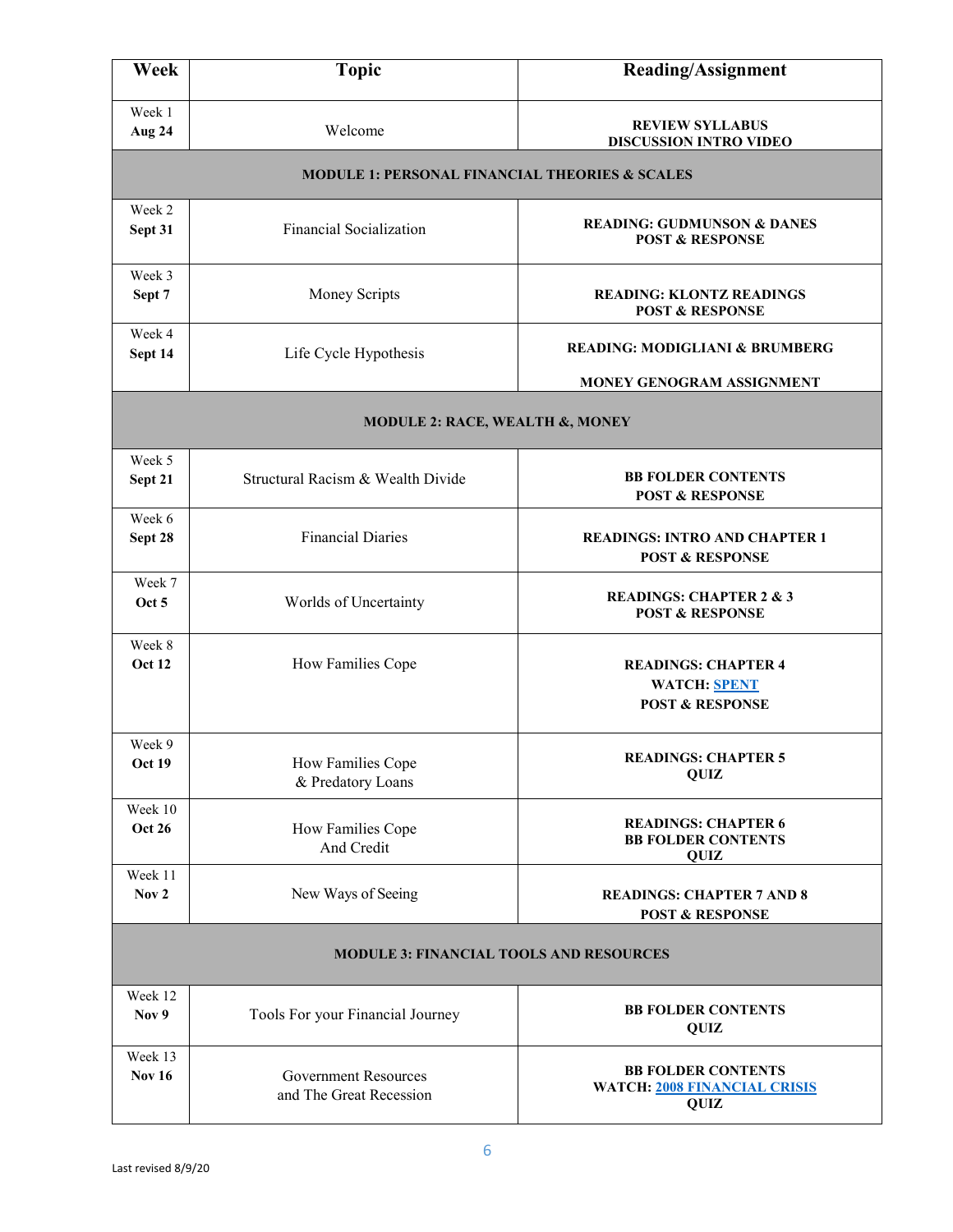| Week 14<br>Nov <sub>22</sub> | Thanksgiving                                                 | <b>ENJOY THE BREAK</b>                                  |
|------------------------------|--------------------------------------------------------------|---------------------------------------------------------|
| Week 15<br>Nov30             | Last Week of Classes (12/5)<br><b>Professional Resources</b> | <b>BB FOLDER CONTENTS</b><br><b>POST &amp; RESPONSE</b> |
| Week 16<br>Dec 7             | Exam Week                                                    | <b>FINAL EXAM</b><br>(CUMULATIVE)                       |

## **Core Values Commitment**

The College of Education and Human Development is committed to collaboration, ethical leadership, innovation, research-based practice, and social justice. Students are expected to adhere to these principles: [http://cehd.gmu.edu/values/.](http://cehd.gmu.edu/values/)

## **GMU Policies and Resources for Students**

*Policies*

- Students must adhere to the guidelines of the Mason Honor Code (see <https://oai.gmu.edu/mason-honor-code/full-honor-code-document/>).
- Students must follow the university policy for Responsible Use of Computing (see [http://universitypolicy.gmu.edu/policies/responsible-use-of-computing/\)](http://universitypolicy.gmu.edu/policies/responsible-use-of-computing/).
- Students are responsible for the content of university communications sent to their Mason email account and are required to activate their account and check it regularly. All communication from the university, college, school, and program will be sent to students **solely** through their Mason email account.
- Students with disabilities who seek accommodations in a course must be registered with George Mason University Disability Services. Approved accommodations will begin at the time the written letter from Disability Services is received by the instructor (see [https://ds.gmu.edu/\)](https://ds.gmu.edu/).
- Students must silence all sound emitting devices during class unless otherwise authorized by the instructor.

## *Campus Resources*

- For information on student support resources on campus, see [https://ctfe.gmu.edu/teaching/student-support-resources-on-campus.](https://ctfe.gmu.edu/teaching/student-support-resources-on-campus)
- Questions or concerns regarding use of Blackboard, see [https://its.gmu.edu/knowledge-base/blackboard-instructional-technology-support-for](https://its.gmu.edu/knowledge-base/blackboard-instructional-technology-support-for-students/)[students/](https://its.gmu.edu/knowledge-base/blackboard-instructional-technology-support-for-students/)

# *Notice of Mandatory Reporting of Sexual Assault, Interpersonal Violence, and Stalking*

As a faculty member, I am designated as a "Responsible Employee" and must report all disclosures of sexual assault, interpersonal violence, and stalking to Mason's Title IX Coordinator per